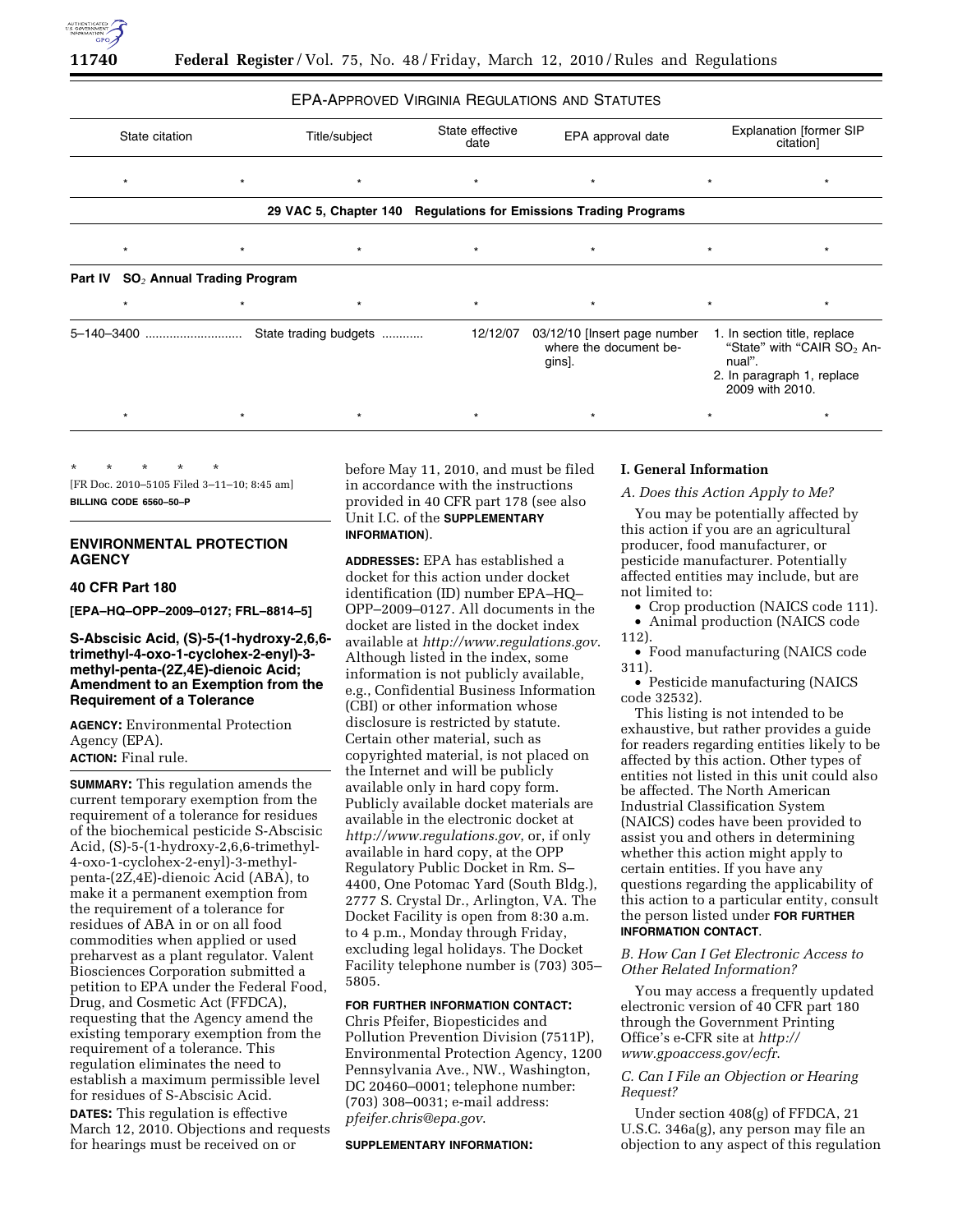and may also request a hearing on those objections. The EPA procedural regulations which govern the submission of objections and requests for hearings appear in 40 CFR part 178. You must file your objection or request a hearing on this regulation in accordance with the instructions provided in 40 CFR part 178. To ensure proper receipt by EPA, you must identify docket ID number EPA–HQ– OPP–2009–0127 in the subject line on the first page of your submission. All objections and requests for a hearing must be in writing, and must be received by the Hearing Clerk on or before May 11, 2010. Addresses for mail and hand delivery of objections and hearing requests are provided in 40 CFR 178.25(b).

In addition to filing an objection or hearing request with the Hearing Clerk as described in 40 CFR part 178, please submit a copy of the filing that does not contain any CBI for inclusion in the public docket that is described in **ADDRESSES**. Information not marked confidential pursuant to 40 CFR part 2 may be disclosed publicly by EPA without prior notice. Submit your copies, identified by docket ID number EPA–HQ–OPP–2009–0127, by one of the following methods:

• *Federal eRulemaking Portal*: *http:// www.regulations.gov*. Follow the on-line instructions for submitting comments.

• *Mail*: Office of Pesticide Programs (OPP) Regulatory Public Docket (7502P), Environmental Protection Agency, 1200 Pennsylvania Ave., NW., Washington, DC 20460–0001.

• *Delivery*: OPP Regulatory Public Docket (7502P), Environmental Protection Agency, Rm. S–4400, One Potomac Yard (South Bldg.), 2777 S. Crystal Dr., Arlington, VA. Deliveries are only accepted during the Docket Facility's normal hours of operation (8:30 a.m. to 4 p.m., Monday through Friday, excluding legal holidays). Special arrangements should be made for deliveries of boxed information. The Docket Facility telephone number is (703) 305–5805.

## **II. Background and Statutory Findings**

In the **Federal Register** of May 6, 2009 (74 FR 20946) (FRL–8411–2), EPA issued a notice pursuant to section 408(d)(3) of FFDCA, 21 U.S.C. 346a(d)(3), announcing the filing of a pesticide tolerance petition (PP 8F7391) by Valent Biosciences Corporation, 870 Technology Way, Libertyville, IL 60048. The petition requested that 40 CFR 180.1281 be amended by establishing a permanent exemption from the requirement of a tolerance for residues of S-Abscisic Acid, (S)-5-(1-hydroxy2,6,6-trimethyl-4-oxo-1-cyclohex-2 enyl)-3-methyl-penta-(2Z,4E)-dienoic Acid (hereafter referred to as ABA). This notice stated that a summary of the petition prepared by the petitioner Valent Biosciences Corporation could be found in the docket for this action, which is available to the public in the docket, *http://www.regulations.gov*. There were no substantive comments received in response to the notice of filing. Currently, there is a two-part temporary exemption from the requirement of a tolerance for residues of ABA. ABA is exempt from the requirement of a tolerance when used on grapes in accordance with Experimental Use permit 73049–EUP–4, which expires on October 1, 2010; and ABA is exempt when used on grapes, herbs and spices, leafy vegetables, pineapple, pome fruit and stone fruit in accordance with Experimental Use permit 73049–EUP–7, which expires on August 7, 2012. Valent Biosciences Corporation requested an amendment of this two-part temporary exemption to a permanent exemption in or on all food commodities.

Section 408(c)(2)(A)(i) of FFDCA allows EPA to establish an exemption from the requirement for a tolerance (the legal limit for a pesticide chemical residue in or on a food) only if EPA determines that the exemption is "safe." Section 408(c)(2)(A)(ii) of FFDCA defines "safe" to mean that "there is a reasonable certainty that no harm will result from aggregate exposure to the pesticide chemical residue, including all anticipated dietary exposures and all other exposures for which there is reliable information.'' This includes exposure through drinking water and in residential settings, but does not include occupational exposure. Pursuant to section 408(c)(2)(B) of FFDCA, in establishing or maintaining in effect an exemption from the requirement of a tolerance, EPA must take into account the factors set forth in section 408(b)(2)(C) of FFDCA, which require EPA to give special consideration to exposure of infants and children to the pesticide chemical residue in establishing a tolerance and to ''ensure that there is a reasonable certainty that no harm will result to infants and children from aggregate exposure to the pesticide chemical residue. . . .'' Additionally, section 408(b)(2)(D) of FFDCA requires that the Agency consider ''available information concerning the cumulative effects of a particular pesticide's residues'' and ''other substances that have a common mechanism of toxicity.''

EPA performs a number of analyses to determine the risks from aggregate

exposure to pesticide residues. First, EPA determines the toxicity of pesticides. Second, EPA examines exposure to the pesticide through food, drinking water, and through other exposures that occur as a result of pesticide use in residential settings.

#### **III. Toxicological Profile**

Consistent with section 408(b)(2)(D) of FFDCA, EPA has reviewed the available scientific data and other relevant information in support of this action and considered its validity, completeness, and reliability and the relationship of this information to human risk. EPA has also considered available information concerning the variability of the sensitivities of major identifiable subgroups of consumers, including infants and children.

ABA is a plant regulator present in all vascular plants, algae, and some fungi. Its name derives from its purported role in abscission—the shedding of leaves, fruits, flowers, and seeds. As a plant hormone, ABA is known to be a strong actor in regulating plant growth by aiding in stress resistance, fruit set, ripening, and senescence. It is naturally present in fruits and vegetables at various levels, generally not in excess of 10 parts per million (ppm), and has always been a component of any diet containing plant materials. To date, no toxic effects to humans have been associated with the consumption of ABA in fruits and vegetables.

Summaries of the toxicological data submitted in support of this exemption from the requirement of a tolerance follows:

1. *Acute toxicity*. Acute toxicity studies, submitted to support the registration of the end-use product containing ABA, confirm a low toxicity profile and buttress the finding that this active ingredient poses no significant human health risk with regard to new food uses. Altogether, the acute toxicity data show virtual nontoxicity for all routes of exposure and suggest that any dietary risks associated with this naturally occurring plant regulator would be negligible.

i. The acute oral median lethal dose  $(LD_{50})$  in rats was greater than 5,000 milligrams per kilogram (mg/kg) and confirmed negligible toxicity through the oral route. There were no observed toxicological effects on the test subjects in the acute oral study submitted (Master Record Identification Number MRID No. 46895611). ABA is Toxicity Category IV for acute oral toxicity.

ii. The acute dermal  $LD_{50}$  in rats was greater than 5,000 mg/kg. These data substantiated ABA's relative dermal nontoxicity to the general public (MRID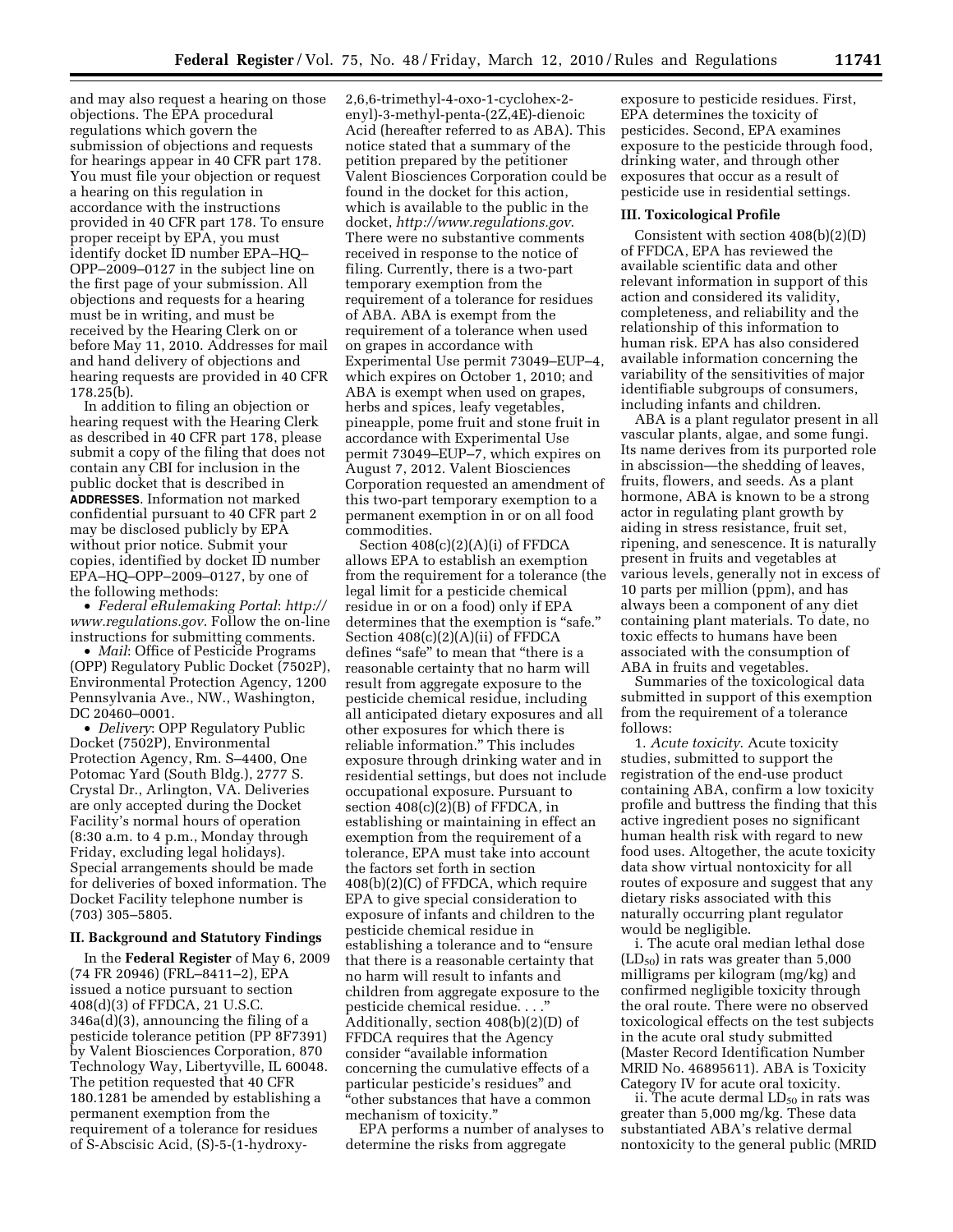No. 46895612). ABA is Toxicity Category IV for acute dermal toxicity.

iii. The acute inhalation median lethal concentration  $(LC_{50})$  was greater than 2.06 milligrams per liter (mg/L) in rats and showed no significant inhalation toxicity (MRID No. 46895613). ABA is Toxicity Category IV for acute inhalation toxicity.

iv. A skin irritation study on rabbits indicated that ABA was not irritating to the skin (MRID No. 46895615). ABA is Toxicity Category IV for dermal irritation.

v. Data indicated ABA is not a dermal sensitizer (MRID No. 46895616). Data indicate that ABA is not acutely toxic. No toxic endpoints were established, and no significant toxicological effects were observed in any of the acute toxicity studies.

2. *Mutagenicity*. Three mutagenicity studies, using ABA as the test substance, were performed. These studies are sufficient to confirm that there are no expected dietary or nonoccupational risks of mutagenicity with regard to new food uses.

i. The Reverse Mutation Assay (MRID No. 47030901) showed that ABA did not induce mutant colonies relative to control groups.

ii. The *In vitro* Mammalian Cells in Culture Assay (MRID No. 47005302) demonstrated that ABA did not damage chromosomes or the mitotic apparatus of hamster ovary cells.

iii. A Bone Marrow Micronucleus Assay (MRID No. 47005301) indicated no mutagenicity in the bone marrow cells of mice up to the limit dose of 2,000 mg/kg.

3. *Subchronic toxicity*. Based on its biodegradation properties, residues of ABA are not expected to result in significant dietary exposure beyond the levels expected in background dietary exposures. Nonetheless, two subchronic oral toxicity studies satisfied the data requirements for subchronic toxicity and indicated that ABA has no subchronic toxicological effect.

i. A 28–day Oral Toxicity Study (MRID No. 47470509) found no toxicological effects regarding mortality, clinical observations, neurotoxicity assessment, body weight, food consumption, hematology, clinical chemistry, organ weights, and macroscopic or microscopic observations. The no observable adverse effect level (NOAEL) was determined to be 20,000 milligrams per kilogram per day (mg/kg/day).

ii. A 90–day Oral Toxicity Study (MRID No. 47470510) found no statistical difference in hematology, clinical chemistry, or urinalysis between test subjects and the control. The NOAEL was determined to be 20,000 mg/kg/day.

4. *Developmental toxicity*. The data submitted to the Agency (MRID No. 47470511) demonstrate a clear lack of developmental toxicity and support the Agency's conclusion that there is no risk of developmental toxicity associated with new food uses. Data submitted to the Agency satisfy the data requirements for developmental toxicity and indicate that ABA poses negligible risk with regard to developmental toxicity.

A Prenatal Developmental Toxicity Study (MRID No. 47470512) found no significant treatment-related reproductive effects or fetal abnormalities and established a NOAEL of 1,000 mg/kg/day.

5. *Effects on endocrine systems*. There is no available evidence demonstrating that ABA is an endocrine disruptor in humans. As a result, the Agency is not requiring information on the endocrine effects of ABA at this time. However, the Endocrine Disruption Screening Program (EDSP) has established a protocol, which guides the Agency in selecting suspect ingredients for review, and the Agency reserves the right to require new information should the program require it. Presently, based on the lack of exposure and the negligible toxicity profile of ABA, no adverse effects to the endocrine are known or expected. Overall, the lack of evidence of endocrine disruption is consistent with ABA's low toxicity profile and supports this exemption from the requirement of a tolerance.

### **IV. Aggregate Exposures**

In examining aggregate exposure, section 408 of FFDCA directs EPA to consider available information concerning exposures from the pesticide residue in food and all other nonoccupational exposures, including drinking water from ground water or surface water and exposure through pesticide use in gardens, lawns, or buildings (residential and other indoor uses).

#### *A. Dietary Exposure*

ABA is a plant regulator present in all vascular plants, algae, and some fungi. It is naturally present in fruits and vegetables at various levels, generally not in excess of 10 ppm, and has always been a component of any diet containing plant materials. Because of the rapid degradation of ABA, the proposed preharvest uses of this active ingredient are not expected to result in dietary residues in or on food above the natural background levels. Even in a worst-case scenario, exposure to ABA

residues would not be expected to exceed exposures expected in a vegetarian diet.

1. *Food*. Residues of ABA applied to food crops are expected to dissipate to background levels before they are distributed for consumption. Data submitted by the registrant confirm ABA's rapid dissipation through metabolization, photo-isomerization, and degradation (MRID No. 47131404). Data demonstrate that ABA residues on grape leaves are 95% degraded within 24 hours of application. Moreover, confirmatory data on the degradation of ABA on wheat leaves show a half-life ranging between 5 and 8 hours. Given ABA's preharvest application and rapid degradation, no significant residues are expected. Even in the unlikely event of dietary exposure to ABA residues, it is noted that ABA is naturally present in fruits and vegetables at various levels up to 10 ppm and has always been a component of any diet containing plant materials. No toxicological hazard has historically been associated with its consumption. In sum, while little to no dietary exposure from use of ABA as a pesticide is expected, dietary exposures would not be expected to pose any quantifiable risk, due to ABA's nontoxic profile as described in Unit III.

2. *Drinking water exposure*. Applications of ABA are made directly to terrestrial crops. Accordingly, no aquatic exposures are expected. While ABA residues might runoff after application, they are not expected to be able to reach surface water or to percolate through the soil to ground water because of the rapid biodegradation of ABA and the rapid metabolization of ABA by soil microbes (MRID No. 47131404). Modeling of estimated environmental concentrations (EECs) in water indicate that maximum residues in water resulting from an incidental offsite movement of ABA would not exceed the low parts per billion level – an amount that is indistinguishable from the natural level of ABA already found in our water. (Notably, the highest potential EECs in water are many orders of magnitude below the amounts that would be commonly found in a typical serving of fruit and vegetables.) In sum, the Agency concludes that any residues resulting from the application of ABA to crops are not expected to result in any significant drinking water exposure and that any incidental residues resulting from a drift or run-off event would be so negligible that they would not pose any quantifiable risk.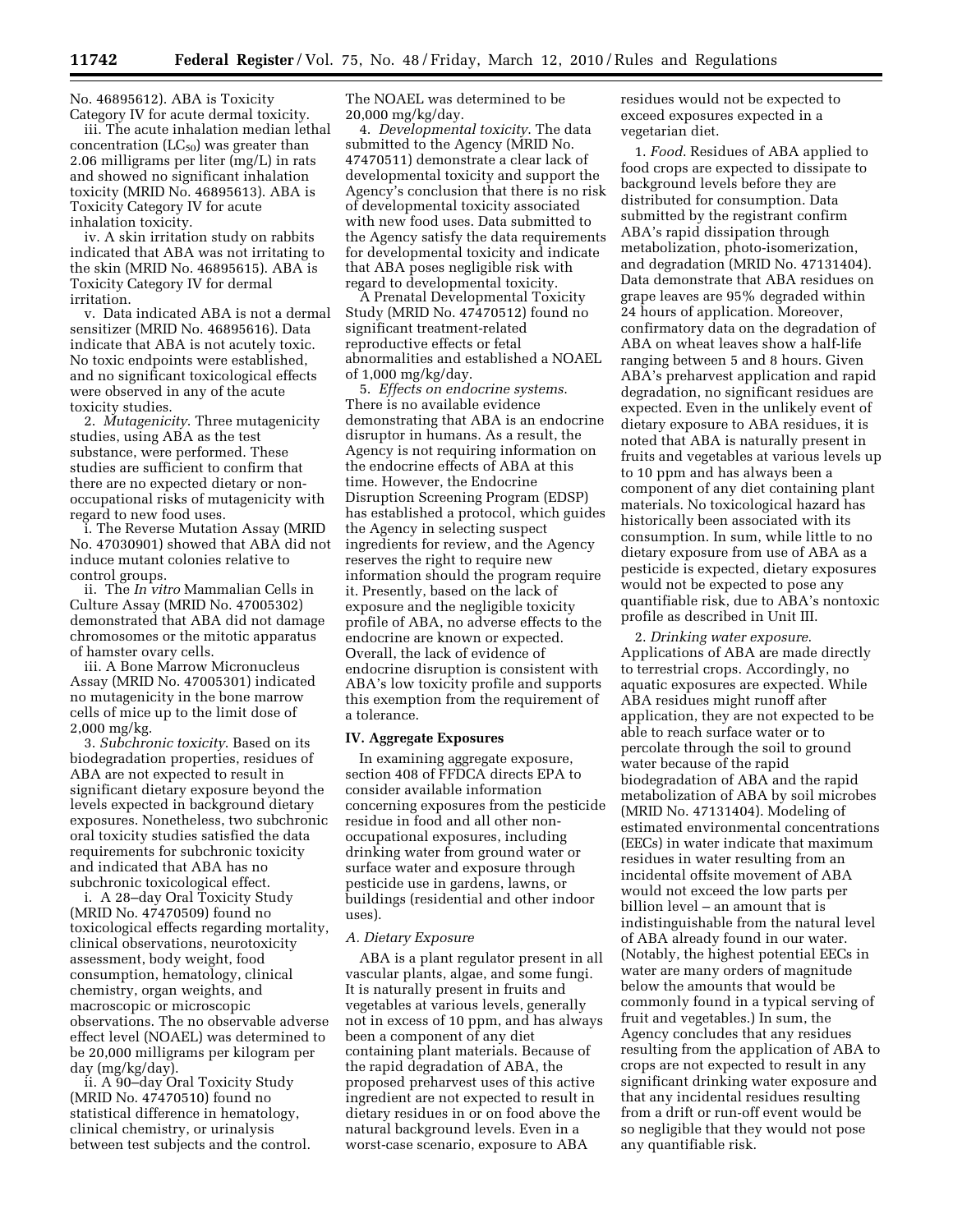# *B. Other Non-Occupational Exposure*

Non-occupational exposure is not expected because ABA is not approved for residential uses. The active ingredient is applied directly to food commodities and degrades rapidly. Furthermore, the Agency notes that health risks are not expected from any pesticidal exposure to this active ingredient, no matter the circumstances. A December 2009 Agency risk assessment of ABA clearly establishes that even prolonged and regular occupational exposures, which are associated with this active ingredient, pose negligible risks. In the event of incidental non-occupational exposure, no risks are expected due to ABA's low toxicity profile, nontoxic mode of action, and demonstrable lack of dietary effects.

1. *Dermal exposure*. Nonoccupational dermal exposures to ABA are expected to be negligible because of its directed agricultural use. In the event of dermal exposure to residues, the nontoxic profile of ABA (as described in Unit III.) is not expected to result in any risks through this route of exposure.

2. *Inhalation exposure*. Nonoccupational inhalation exposures are not expected to result from the agricultural uses of ABA. Any inhalation exposure associated with this new agricultural use pattern is expected to be occupational in nature.

# **V. Cumulative Effects from Substances with a Common Mechanism of Toxicity**

Section 408(b)(2)(D)(v) of FFDCA requires that, when considering whether to establish, modify, or revoke a tolerance, the Agency consider "available information" concerning the cumulative effects of a particular pesticide's residues and ''other substances that have a common mechanism of toxicity.''

EPA has not found S-Abscisic Acid to share a common mechanism of toxicity with any other substances, and S-Abscisic Acid does not appear to produce a toxic metabolite produced by other substances. For the purposes of this tolerance action, therefore, EPA has assumed that S-Abscisic Acid does not have a common mechanism of toxicity with other substances. For information regarding EPA's efforts to determine which chemicals have a common mechanism of toxicity and to evaluate the cumulative effects of such chemicals, see EPA's website at *http:// www.epa.gov/pesticides/cumulative*.

# **VI. Determination of Safety for U.S. Population, Infants and Children**

Health risks to humans, including infants and children, are considered

negligible with regard to the pesticidal use of ABA. As illustrated in Unit III., acute toxicity studies indicate that ABA has negligible toxicity. Furthermore, it is ubiquitous in nature and present in all fruits and vegetables. To date, there is no history of toxicological incident involving its consumption. Of equal note, little to no exposure to the residues of ABA is expected. Pesticidal applications are applied directly to agricultural crops, and data suggest that significant residues are not expected beyond the time of harvest. Accordingly, little to no dietary exposure is expected. As such, the Agency has determined that this food use of ABA poses no foreseeable risks to human health or the environment. Thus, there is a reasonable certainty of no harm to the general U.S. population, including infants and children, from exposure to this active ingredient.

1. *U.S. population*. The Agency has determined that there is a reasonable certainty that no harm will result from aggregate exposure to residues of ABA to the U.S. population. This includes all anticipated dietary exposures and other non-occupational exposures for which there is reliable information. The Agency arrived at this conclusion based on the low levels of mammalian dietary toxicity associated with ABA, the natural ubiquity of ABA in foodstuffs, and information suggesting that the pesticidal use of ABA will not result in any significant exposure. For these reasons, the Agency has determined that ABA residues in and on all food commodities will be safe, and that there is a reasonable certainty that no harm will result from aggregate exposure to residues of ABA.

2. *Infants and children*. Section 408(b)(2)(C) of FFDCA provides that EPA shall assess the available information about consumption patterns among infants and children, special susceptibility of infants and children to pesticide chemical residues, and the cumulative effects on infants and children of the residues and other substances with a common mechanism of toxicity. In addition, section  $408(b)(2)(C)$  of FFDCA provides that EPA shall apply an additional tenfold margin of exposure (safety) for infants and children in the case of threshold effects to account for prenatal and postnatal toxicity and the completeness of the database unless the EPA determines that a different margin of exposure (safety) will be safe for infants and children. Margins of exposure (safety), which are often referred to as uncertainty factors, are incorporated into EPA risk assessments either directly or through the use of a margin

of exposure analysis, or by using uncertainty (safety) factors in calculating a dose level that poses no appreciable risk. Based on all the information evaluated for ABA, the Agency concludes that there are no threshold effects of concern and, as a result, the provision requiring an additional margin of safety does not apply. Further, the considerations of consumption patterns, special susceptibility, and cumulative effects do not apply to pesticides, such as ABA, without a demonstrated significant adverse effect.

# **VII. Other Considerations**

### *A. Analytical Enforcement Methodology*

Through this action, the Agency proposes an exemption from the requirement of a tolerance of ABA when used on all food commodities without any numerical limitations for residues. EPA has determined that residues resulting from the pesticidal uses of ABA would be so low as to be virtually indistinguishable from natural background levels. As a result, the Agency has concluded that an analytical method is not required for enforcement purposes for ABA.

#### *B. International Residue Limits*

There are no codex maximum residue levels established for residues of ABA.

# **VIII. Conclusions**

Based on the data submitted to support this tolerance exemption, and other information available to the Agency, EPA is amending the current temporary exemption from the tolerance requirements, pursuant to section 408(c) of FFDCA, to be a permanent exemption from the requirement for a tolerance for residues of ABA in or on all food commodities when applied pre-harvest as a plant regulator.

## **IX. Statutory and Executive Order Reviews**

This final rule establishes a tolerance under section 408(d) of FFDCA in response to a petition submitted to the Agency. The Office of Management and Budget (OMB) has exempted these types of actions from review under Executive Order 12866, entitled *Regulatory Planning and Review* (58 FR 51735, October 4, 1993). Because this final rule has been exempted from review under Executive Order 12866, this final rule is not subject to Executive Order 13211, entitled *Actions Concerning Regulations That Significantly Affect Energy Supply, Distribution, or Use* (66 FR 28355, May 22, 2001) or Executive Order 13045, entitled *Protection of Children from Environmental Health Risks and Safety*